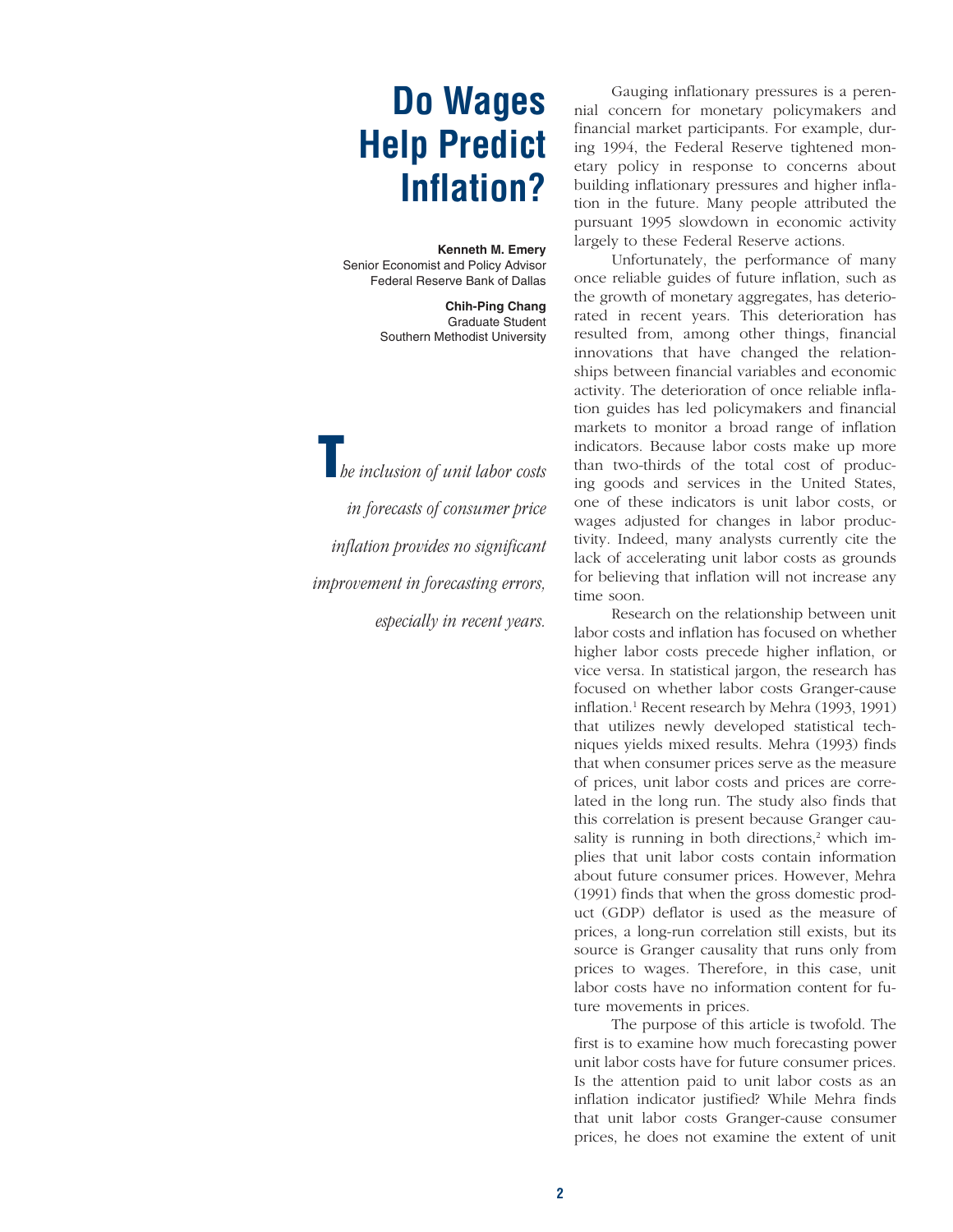#### Figure 1 **Growth of Unit Labor Costs and Consumer Price Inflation, 1957–93**

Percent –2  $\Omega$ 2 4 6 8 10 12 14 '57 '61 '65 '69 '73 '77 '81 '85 '89 '93 Wage growth Inflation

labor costs' predictive power for out-of-sample forecasts of inflation.3 The second purpose of this study is to examine whether the relationship between unit labor costs and consumer prices is stable over time.<sup>4</sup> As with the inflationindicator properties of the monetary aggregates, have the indicator properties of unit labor costs deteriorated in recent years?

Our empirical strategy is to first take a preliminary look at the raw data and the data transformed by a filter designed by Baxter and King (1995). Next, we carry out Granger causality tests and a stability analysis of those tests. Finally, we examine the forecasting ability of unit labor costs for consumer price inflation (CPI). Our main finding is that the inclusion of unit labor costs in forecasts of consumer price inflation provides no significant improvement in forecasting errors, especially in recent years.

#### **A preliminary look at labor costs and prices**

Figure 1 plots year-over-year growth of unit labor costs and consumer price inflation, excluding food and energy (CPIC).<sup>5</sup> The high correlation between movements in labor costs and inflation demonstrates why analysts have paid close attention to labor costs when assessing inflation. However, what is not clear from the figure is whether movements in labor costs precede movements in inflation, or vice versa. In other words, it is not clear from Figure 1 whether movements in labor costs help to forecast future movements in inflation.

Notice also from Figure 1 that there appears to be a potential break in the relationship between labor costs and inflation sometime during the early 1980s. The growth of labor costs seems to be persistently lower than inflation growth during the 1980s, and the contemporaneous correlation between the two variables appears lower.

Using a filter methodology developed by Baxter and King (1995), we can divide labor cost growth and inflation into their long-run and business-cycle components. The results of doing this are shown in Figures 2A and 2B and illustrate that labor cost growth and inflation are correlated at both the business-cycle frequency and in their trend, or long-run, movements. Table 1 provides correlations from the raw data and for the trend and cycle components for the entire sample and for two subsamples.<sup>6</sup> The correlations for wages leading prices at the trend and business-cycle frequencies (negative *k*s) are positive, although higher at the trend frequency, supporting the view that movements in wages could help predict future movements in prices. Additionally, these correlations seem to be con-

#### Figure 2A **Inflation and Wage Growth Components**



## Figure 2B **Inflation and Wage Growth Components**

Cycle components

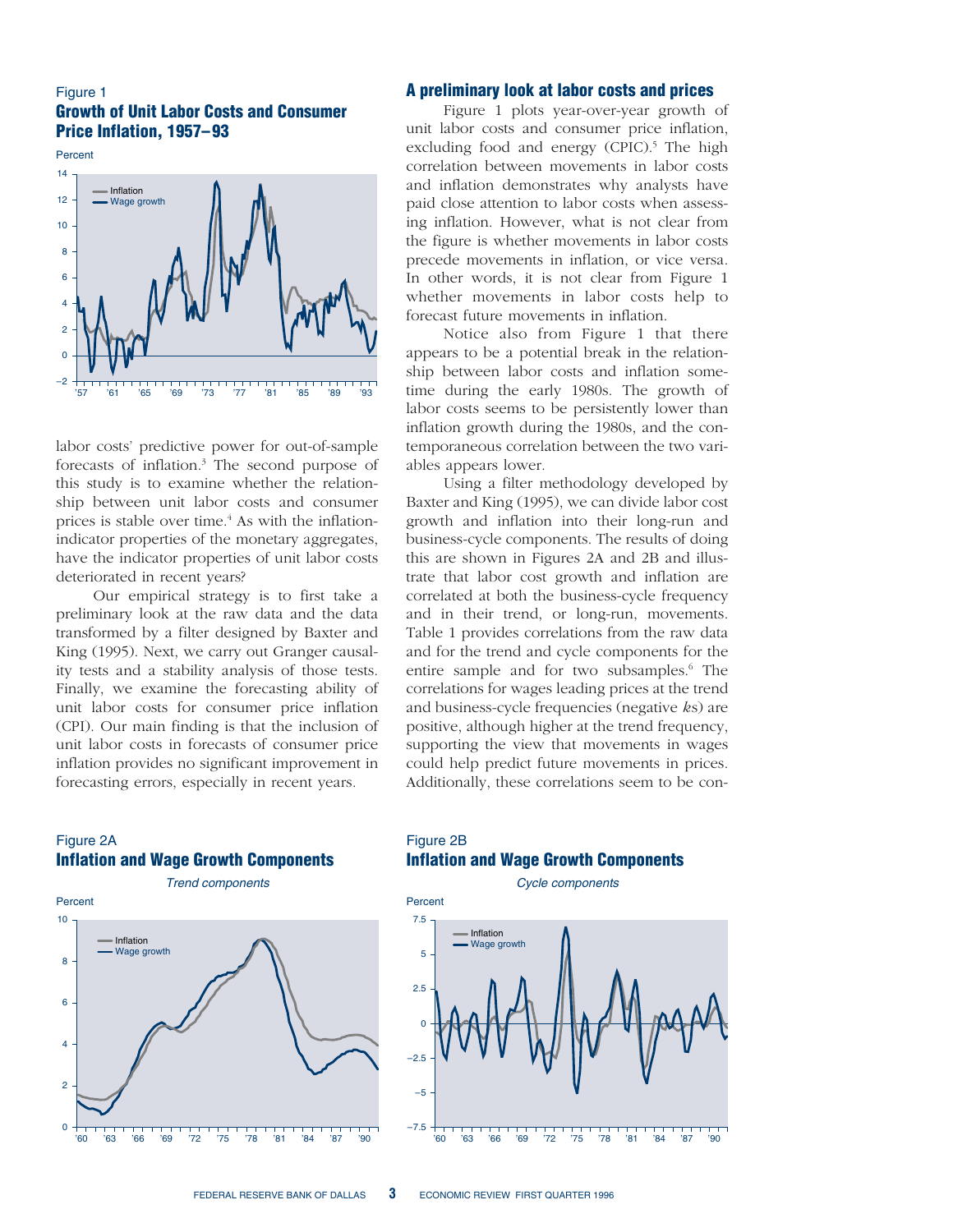# Table 1 **Cross Correlation: Inflation and Wage Growth**

| $\boldsymbol{k}$        | 1965:4-80:4 | 1981:1-94:4 | 1957:1-94:4 |
|-------------------------|-------------|-------------|-------------|
| Raw data                |             |             |             |
| $-4$                    | .37         | .05         | .54         |
| $-3$                    | .50         | .19         | .60         |
| $-2$                    | .59         | .44         | .68         |
| $-1$                    | .56         | .45         | .67         |
| $\mathbf 0$             | .60         | .51         | .67         |
| $\mathbf{1}$            | .38         | .60         | .63         |
| $\overline{c}$          | .19         | .51         | .54         |
| 3                       | .04         | .27         | .42         |
| $\overline{4}$          | $-.09$      | .10         | .35         |
| <b>Trend components</b> |             |             |             |
| $-4$                    | .79         | .58         | .94         |
| $-3$                    | .85         | .68         | .95         |
| $-2$                    | .90         | .77         | .96         |
| $-1$                    | .94         | .87         | .96         |
| $\overline{0}$          | .98         | .96         | .96         |
| $\mathbf{1}$            | .90         | .82         | .93         |
| $\overline{c}$          | .83         | .68         | .90         |
| 3                       | .75         | .54         | .87         |
| $\overline{4}$          | .68         | .41         | .83         |
| <b>Cycle components</b> |             |             |             |
| $-4$                    | .45         | $-.35$      | .31         |
| $-3$                    | .66         | $-.20$      | .49         |
| $-2$                    | .81         | .10         | .64         |
| $-1$                    | .83         | .44         | .72         |
| $\mathbf 0$             | .68         | .72         | .65         |
| $\mathbf{1}$            | .38         | .84         | .46         |
| $\overline{c}$          | .03         | .76         | .18         |
| 3                       | $-.25$      | .51         | $-.09$      |
| $\overline{4}$          | $-.40$      | .20         | $-.27$      |
|                         |             |             |             |

NOTES: The reported coefficients show the correlation between inflation at time  $t$  and wage growth at time  $t + k$ .

> sistent with a potential breakpoint sometime in the early 1980s: for the raw data and both filter components, the wage leading inflation coefficients (negative-signed *k*s) drop in the 1980s. Additionally, for the raw data and the cycle data, the inflation leading wages coefficients (positive signed *k*s) increase during the 1980s.

#### **Granger-causality results**

**Whole sample.** We use both consumer prices for all items (CPI) and consumer prices excluding food and energy (CPIC) as our price measures.7 Unit labor costs are for the nonfarm business sector. As a preliminary step to the formal causality tests, we have to determine the stationarity characteristics of the time series.<sup>8</sup> We choose the augmented Dickey–Fuller method (ADF) to conduct the tests for each variable in levels, first differences, and second differences. Table 2 summarizes the results and shows that unit labor costs and both price measures are integrated of order two, denoted by  $I(2)$ .<sup>9</sup>

Granger causality tests with the variables in second differences will still be misspecified if inflation growth and wage growth are cointegrated and converge to a stationary long-run equilibrium relationship.10 If the series are cointegrated, an error-correction term must be included in the causality test. This necessity follows from Engel and Granger's (1987) findings that if two variables are cointegrated, an errorcorrection model for the variables is present and that not including the error-correction term can lead to faulty inferences. Furthermore, cointegration between two variables implies Granger causation in at least one direction. The presence of cointegration provides a dynamic framework in which an error-correction term represents deviations from a long-run cointegrating relationship, while lagged difference terms represent short-run dynamics.

To estimate the possibility of a cointegrating relationship between the first difference of prices and unit labor costs, we use the Dynamic OLS (DOLS) procedure of Stock and Watson (1993). This procedure entails regressing one of the I(1) variables on the other I(1) variable, and lags and leads of the first differences of the I(1) variables. With standard errors corrected for serial correlation, one can make valid inferences from each coefficient estimate. The procedure is described by the following equations:

(1) 
$$
\Delta p_t = \alpha_p + \beta_p \Delta w_t + \sum_{i=-k}^{k} \gamma_{pi} \Delta^2 w_{t-i} + \epsilon_{pt}
$$
 and

$$
(2) \qquad \Delta w_t = \alpha_w + \beta_w \Delta p_t + \sum_{i=-k}^k \gamma_{wi} \Delta^2 p_{t-i} + \epsilon_{wi},
$$

where *p* and *w* are the logarithms of prices and unit labor costs and  $\Delta$  is the difference operator. Table 3 shows the results of testing the  $\alpha$ 's and  $\beta$ 's.<sup>11</sup> Both  $\beta_{\rho}$  and  $\Delta_{w}$  are significant at the 1-percent level, but the  $\alpha$ 's are only significant with CPIC. However, the augmented Dickey– Fuller tests for the cointegrating residuals confirm a stationary relationship between the growth of both price measures and the growth of unit labor costs, implying cointegration.<sup>12</sup>

We are now ready to conduct the Granger causality tests. To examine the causal relationship between inflation and wage growth, we estimate the following bivariate models:

(3) 
$$
\Delta^2 p_t = a_p + b_p \left( \Delta p - \alpha_p - \beta_p \Delta w \right)_{t=1} + \sum_{i=1}^k c_{pi} \Delta^2 p_{t-i} + \sum_{i=1}^k d_{pi} \Delta^2 w_{t-i} + \epsilon_{pt}
$$
  
and

**4**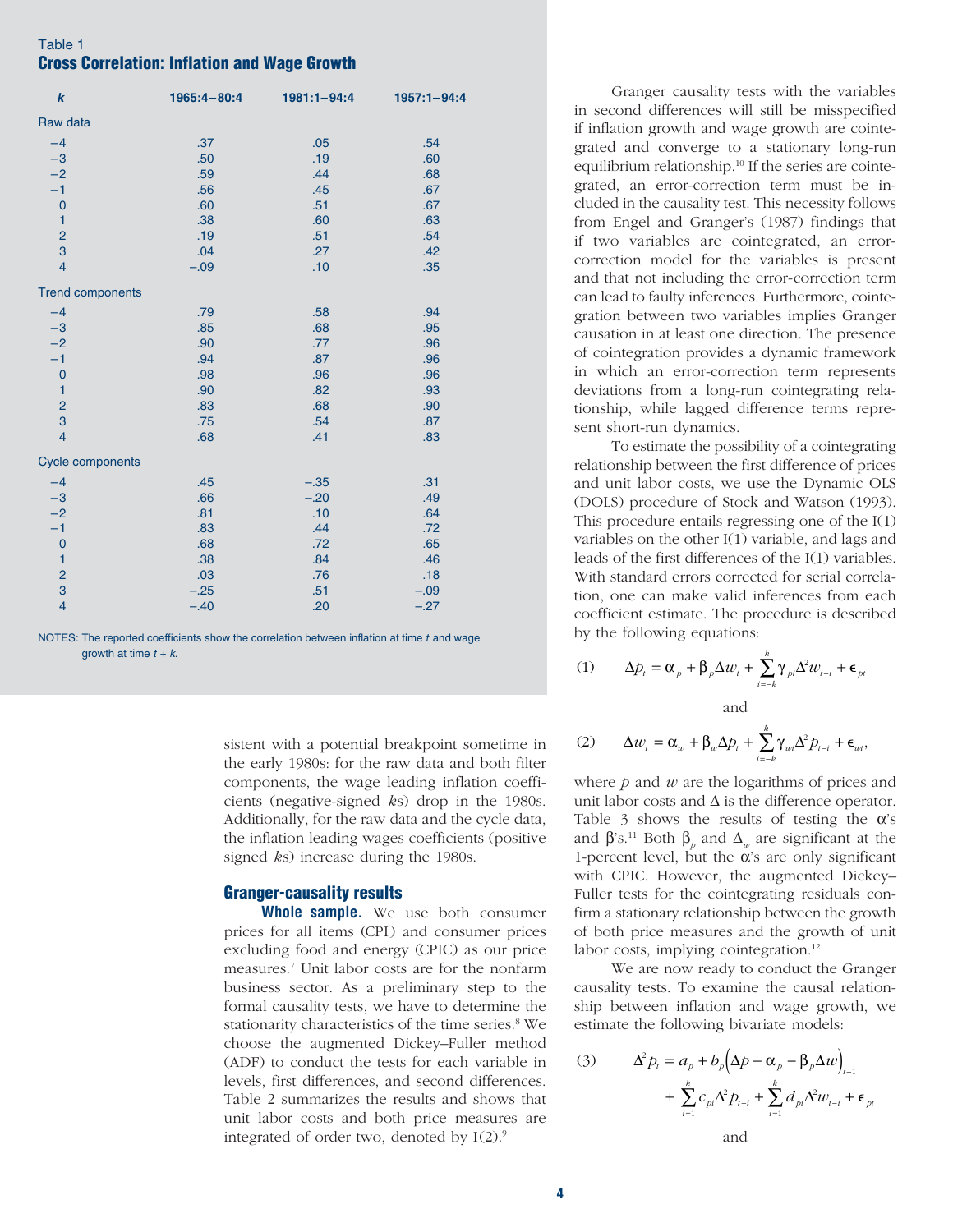(4) 
$$
\Delta^2 w_t = a_w + b_w \left( \Delta w - \alpha_w - \beta_w \Delta p \right)_{t-1} + \sum_{i=1}^k c_{wi} \Delta^2 p_{t-i} + \sum_{i=1}^k d_{wi} \Delta^2 w_{t-i} + \epsilon_w,
$$

where the terms in parentheses are the errorcorrection terms and are estimated by DOLS. The hypothesis of no causality from wage to inflation is rejected if  $b_p$  and/or all  $d_p$ 's are significantly different from zero.

Our results for the causality tests are summarized in Table 4.13 Whether wage growth Granger-causes inflation depends on the choice of the price series. For CPIC, wage growth is significant at the 1-percent level, implying causality. However, for CPI, wage growth is not significant, implying no causality.<sup>14</sup> The results also show that inflation always Granger-causes wage growth, regardless of the choice of the price series. It is noteworthy that the errorcorrection terms play a crucial role for the rejection of the no-causality hypotheses.

**Granger-causality tests: A stability analysis.** There are two potential sources of instability in the Granger causality test results presented above. First, there may be instability in the cointegrating relationship. Second, there may be instability in the short-run dynamics or in the Granger regressions themselves.

To examine the stability of the cointegrating relationship, we use Stock and Watson's (1993) formal test for the null hypothesis of a constant cointegrating relationship against the alternative of different cointegrating vectors over various samples. In their test for structural stability, the constant term in the error-correction term remains fixed. In contrast, our alternative test is based on the following regression:

(5) 
$$
\Delta p_t = \alpha_p + \beta_p \Delta w_t + \left(\theta_p + \delta_p \Delta w_t\right) \mathbf{1}(t > \tau) + \sum_{i=k}^k \gamma_{pi} \Delta^2 w_{t-i} + \epsilon_p,
$$

where  $\tau$  is the possible break date and  $1(t > \tau)$ is the indicator function equal to 1 if  $t > \tau$ , 0 otherwise. The joint significance of  $\theta_p$  and  $\delta_p$ implies rejection of the null hypothesis of a stable long-run relationship. We conduct the joint test for  $\theta_{p}$  and  $\delta_{p}$  sequentially with all possible  $\tau$ 's, which covers 70 percent of the sample period. For each  $\tau$ , we get a  $\chi^2$  statistic indicating the significance of  $\theta_p$  and  $\delta_p$ . The maximum of the sequence of  $\chi^2$  statistics yields a possible break in the cointegrating relationship.15 It should be noted that the conventional  $\chi^2$  critical values are invalid because the timing of the structural change is not specified under the alternative.

## Table 2 **Augmented Dickey–Fuller Test Results**

|                    | $\tau$ -statistics | Lag order $(k)$ | <b>Ljung-Box Q-statistics</b> |  |  |
|--------------------|--------------------|-----------------|-------------------------------|--|--|
| Levels             |                    |                 |                               |  |  |
| CPI core           | $-2.68$            | 3               | $15.70*$                      |  |  |
| <b>CPI</b>         | $-2.76$            | $\overline{4}$  | 13.81                         |  |  |
| Unit labor cost    | $-2.11$            | 3               | 11.08                         |  |  |
| First-differenced  |                    |                 |                               |  |  |
| CPI core           | $-2.44$            | 7               | 14.89                         |  |  |
| <b>CPI</b>         | $-2.50$            | 8               | 11.15                         |  |  |
| Unit labor cost    | $-2.34$            | 8               | 12.32                         |  |  |
| Second-differenced |                    |                 |                               |  |  |
| <b>CPI</b> core    | $-4.62***$         | 6               | 17.86*                        |  |  |
| <b>CPI</b>         | $-5.03***$         | 8               | 13.69                         |  |  |
| Unit labor cost    | $-6.03***$         | 8               | 13.35                         |  |  |
|                    |                    |                 |                               |  |  |

\*\*\* = Significance at the 1-percent level.

\*\* = Significance at the 5-percent level.

 $*$  = Significance at the 10-percent level.

NOTES: The testing equations are of the form:

$$
y_t = \alpha + (\theta t) + \rho y_{t-1} + \sum_{i=1}^k \Delta y_{t-i} + \epsilon_t,
$$

where the lag length k is determined by the Schwartz information criterion for  $1 \leq k \leq 8$ . Ljung–Box Q-statistics are used to check the serial correlation of the residuals. Q(9) and Q(10) are reported for the levels and for the first and second differences, respectively. All variables are in natural logs. The variables in levels are tested for trend stationarity, and the first- and second-differenced variables are tested for difference stationarity.

#### Table 3 **Dynamic OLS Cointegration Test: Inflation and Wage Growth**

|                 | $\alpha_{p}$        | $\beta_{p}$          | Dickey-Fuller<br>$\tau$ -statistics | Break date $(\chi^2)$ |
|-----------------|---------------------|----------------------|-------------------------------------|-----------------------|
| <b>CPI</b>      | .16<br>(.84)        | 1.03<br>$(257.1***)$ | $-4.95***$                          | 1980:2 (15.97**)      |
| <b>CPI</b> core | .65<br>$(14.32***)$ | .92<br>$(257.2***)$  | $-4.04***$                          | 1980:4 (3.45***)      |

\*\*\* = Significance at the 1-percent level.

\*\* = Significance at the 5-percent level.

 $*$  = Significance at the 10-percent level.

NOTES: (1) In the test of the significance of  $\alpha$  and  $\beta$ , the reported  $\chi^2_{\;\;1}$  statistics use Newey and West (1987) robust standard errors with a truncation lag of 4. Augmented Dickey–Fuller tests are implemented on the cointegrating residual, Δp –  $\alpha_{_{\rho}}$  –  $\beta_{_{\rho}}$  Δw, with the lag length of eight determined by Schwartz information criterion.

(2) To search for the significant break dates,  $\chi^2_{\ 2}$  is calculated to test for the changes in a and b of the cointegrating residuals over the 70 percent of the whole sample. The date is chosen based on the largest  $\chi^2$  statistic. Hansen's (1992) critical values are 16.2, 12.4, and 1.6 at the 1-, 5-, and 10-percent level, respectively.

Hansen (1992) derives a SupF test for parameter instability in the context of cointegrated regression models. The far right column in Table 3 displays the SupF statistics and the selected break dates. Based on Hansen's asymptotic critical values, we discover a significant shift in regime. Depending on the price series, the break dates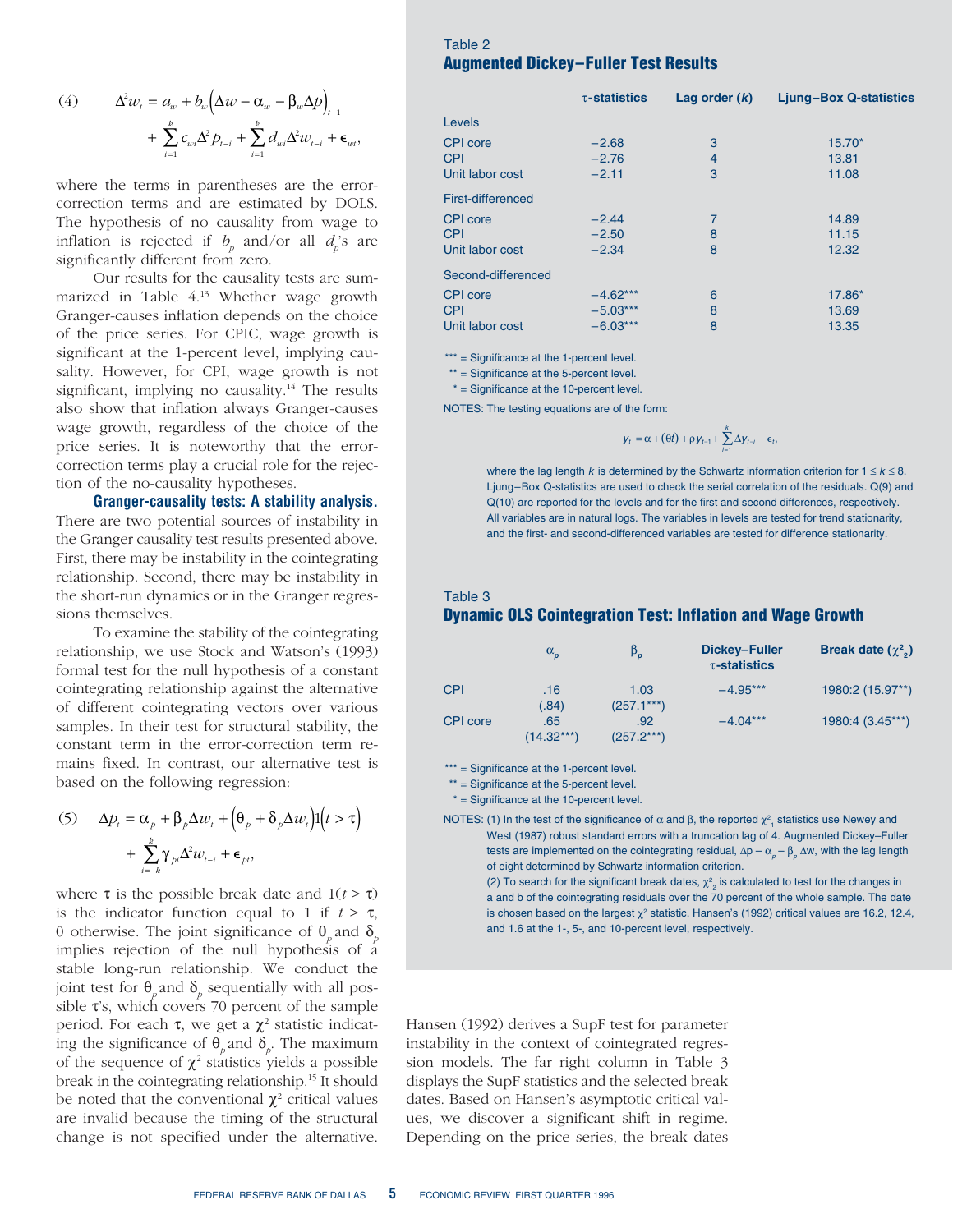## Table 4 **Causality Tests for Bivariate ECM**

| $\Delta^2 \rho_t = a_{\rho} + b_{\rho} \Big( \Delta \rho - \alpha_{\rho} - \beta_{\rho} \Delta w \Big)_{t-1} + \sum_{i=1}^k c_{\rho i} \Delta^2 \rho_{t-i} + \sum_{i=1}^k d_{\rho i} \Delta^2 w_{t-i} + \epsilon_{\rho t}$ |  |
|----------------------------------------------------------------------------------------------------------------------------------------------------------------------------------------------------------------------------|--|
| $\Delta^2w_t=a_w+b_w\big(\Delta w-\alpha_w-\beta_w\Delta p\big)_{t-1}+\sum_{i=1}^k c_{wi}\Delta^2 p_{t-i}+\sum_{i=1}^k d_{wi}\Delta^2 w_{t-i}+\epsilon_{wt}$                                                               |  |

#### **Price equation**

| <b>Null hypothesis</b> | $b_{\scriptscriptstyle p} = 0$ | $d_{ni} = 0$ ( <i>i</i> = 1,2,3,4)    | $b_{n} = 0$ and<br>$d_{ni} = 0$ ( <i>i</i> = 1,2,3,4) |
|------------------------|--------------------------------|---------------------------------------|-------------------------------------------------------|
| $(p = CPI core)$       |                                |                                       |                                                       |
| 1957:1-94:4            | 15.5 (.000)***                 | 4.23 (.003)***                        | $5.23$ $(.000)$ ***                                   |
| $1957:1 - 80:4$        | 14.0 (.000)***                 | $2.99$ $(.024)$ **                    | $3.79$ $(.004)$ **                                    |
| $1981:1 - 94:4$        | .27(.609)                      | 1.29(.289)                            | $1.04$ $(.407)$                                       |
| $(p = CPI)$            |                                |                                       |                                                       |
| $1957:1 - 94:4$        | 1.80(0.182)                    | $1.42$ $(.230)$                       | 1.57(0.172)                                           |
| $1957:1 - 80:2$        | $.07$ $(.796)$                 | .97(.428)                             | .81(.546)                                             |
| 1980:3-94:4            | .59(.446)                      | .72(.585)                             | .65(.663)                                             |
| <b>Wage equation</b>   |                                |                                       |                                                       |
|                        |                                |                                       |                                                       |
| <b>Null hypothesis</b> | $b_{\ldots} = 0$               | $c_{\mu i} = 0$ ( <i>i</i> = 1,2,3,4) | $b_{\mu} = 0$ and                                     |
| $(p = CPI Core)$       |                                |                                       | $c_{\text{w}i} = 0$ ( <i>i</i> = 1,2,3,4)             |
| 1957:1-94:4            | 13.8 (.000)***                 | 1.30(.274)                            | $6.41$ $(.000)$ ***                                   |
| $1957:1 - 80:4$        | $5.56(.021)$ **                | 1.86(.125)                            | 4.46 $(.001)$ ***                                     |
| $1981:1 - 94:4$        | $1.3$ $(.002)$ ***             | $2.56(.051)$ *                        | $7.15(.000)***$                                       |
| $(p = CPI)$            |                                |                                       |                                                       |
| 1957:1-94:4            | 33.7 (.000)***                 | .82(.516)                             | $1.6$ $(.000)$ ***                                    |
| $1957:1 - 80:2$        | 28.9 (.000)***                 | .69(.603)                             | $9.35(.000)$ ***                                      |

\*\*\* = Significance at the 1-percent level.

\*\* = Significance at the 5-percent level.

\* = Significance at the 10-percent level.

NOTES: The error-correction term in both equations are estimated by Stock and Watson's Dynamic OLS with leads and lags equal to eight. F-statistics for the Granger causality tests are reported together with their p-values in the parentheses.

> are 1980:4 and 1980:2. Therefore, the potential break point apparent in Figure 1 is supported by the formal stability tests.

In sum, the data suggest instability in the cointegrating regression. We now turn to the question of whether this instability affects the nature of the short-run dynamics between changes in wage growth and changes in inflation. In other words, does this instability affect the Granger causality tests? For this purpose, we estimate three Granger causality specifications over the two subsamples and the entire sample.16 Two specifications are error-correction models (ECM). In the first ECM, the error-correction term is estimated from equations 1 and 2. In the second ECM model, the estimated cointegrating regression is estimated allowing a change in both the constant and the slope across the two subsamples. The third model does not contain

an error-correction term.17 The bottom line is that the Granger causality results from all three of these models turn out to be the same. However, because the original specification (the first ECM model) has a better fit across all samples, both in terms of  $R^2$  and in superior forecasts that follow, we report in Table 4 results only from this model. Consequently, for the whole sample, the results of the Granger causality tests are unaffected.

Again, the whole sample results were that unit labor costs Granger-cause CPIC, but not CPI. Interestingly, the results for the subsamples in Table 4 indicate that wage growth Grangercauses CPIC in the pre-1980 sample only, not in the post-1980 sample. In neither subsample do wages cause CPI.<sup>18</sup> However, across all samples and for both price measures, prices cause wages.19

Summarizing, the in-sample causality tests indicate that changes in wage growth have information content for changes in core consumer price inflation, but not consumer price inflation. However, the information content for changes in CPIC appears to disappear after 1980. The information content of changes in both measures of inflation for future changes in wages appears to be much more robust. We now turn to an examination of the extent of the information content that wages have for inflation in out-of-sample forecasting exercises.

# **Forecasting exercises**

**Out-of-sample forecasts.** The forecasting exercises consist of horse races between autoregressive univariate forecasts of inflation and forecasts obtained from the ECM models, which include unit labor costs.<sup>20</sup> The objective is to examine the reduction in forecast errors obtained by including the information content of wages. We carry out forecasts for the level of inflation and wages at forecast horizons of one, four, and eight quarters and for the three samples examined above.

The out-of-sample forecasts provide the real test of how forecasters would have done in real time using productivity-adjusted wages to help predict inflation. The first type of forecast we conduct is to use the ECM model estimated for the 1958–89 sample and then ask how it does in helping predict inflation from 1990 through 1994. As with the in-sample forecasts, we compare the root mean square errors (RMSEs) of the ECM model with a univariate autoregressive model. Each quarter, we update the parameter estimates of both models as the forecasts proceed through the 1990s.

The results are shown in the top section of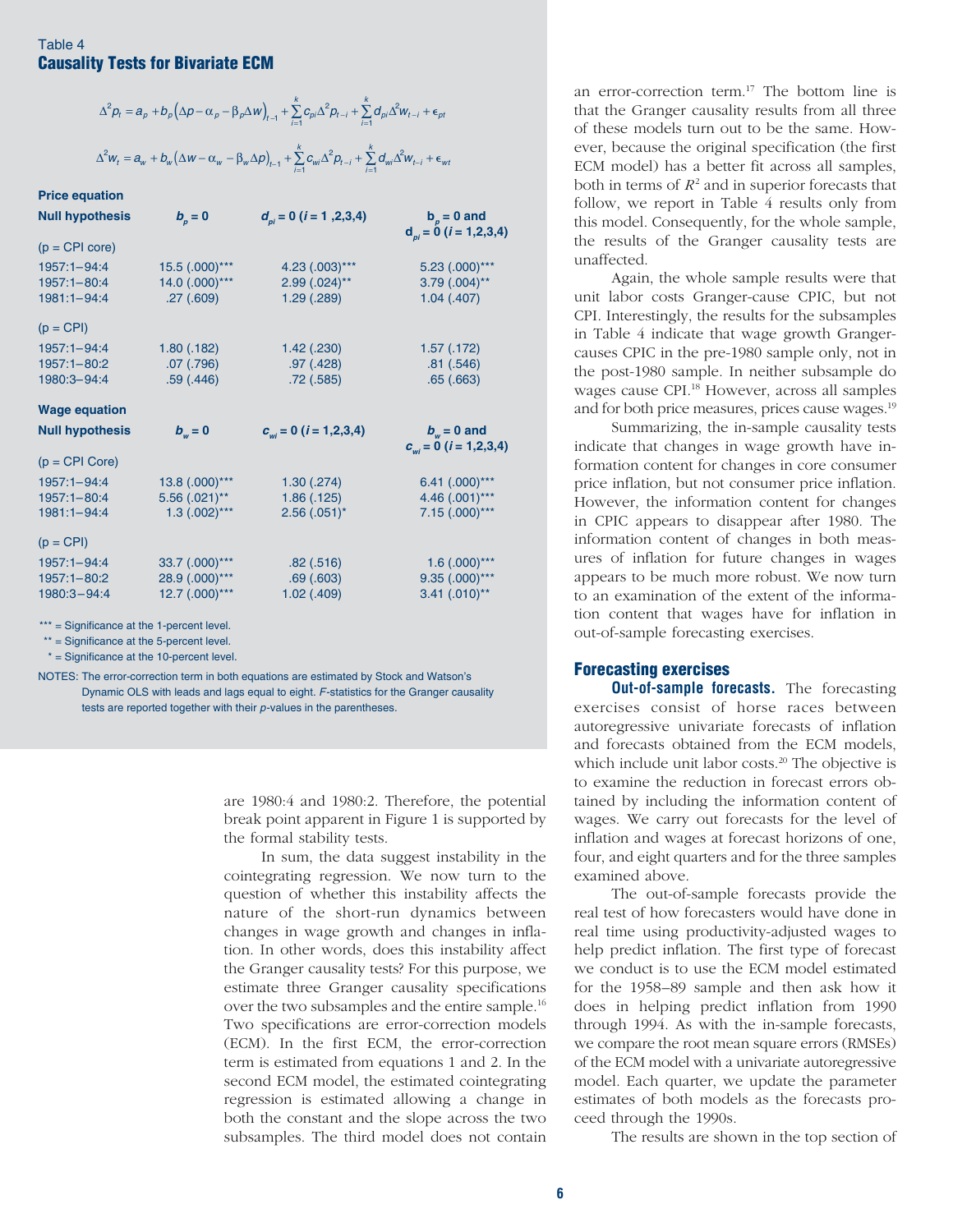Table 5. For CPI inflation, the use of the ECM model actually results in a higher RMSE than the univariate model at all forecast horizons. For CPIC inflation, the use of the ECM model results in modest reductions in RMSEs, particularly at the four-quarter forecast horizon. Note that neither CPI nor CPIC inflation helps forecast wages, as the RMSEs in five out of the six forecasts actually increase with the ECM model.

Because the evidence suggests that there may have been a break in the wage–inflation relationship in the early 1980s, we also conduct out-of-sample forecasts in which the models are estimated using data only from the post-1980 period. In these forecasts, we initially estimate the models over the 1981–89 period and then conduct forecasts for the 1990–94 period. Again, the parameter estimates are updated as the forecasts progress through the 1990s. The results are shown in the middle section of Table 5. They indicate that breaking up the sample does not result in an improvement for the ECM model. In fact, the ECM model does worse.<sup>21</sup> Notice, however, that the RMSEs from the univariate models are the smallest of all the models considered. Therefore, the results indicate that for forecasting CPI and CPIC inflation during the 1990s, the use of only the post-1980 data results in lower forecast errors. Additionally, the inclusion of wage growth actually results in larger errors. Figure 3 plots the forecast errors from both models. Finally, the forecasts of wages indicate that the inclusion of CPIC inflation reduces the forecast errors at four- and eight-quarter horizons but the inclusion of CPI inflation does not result in lower forecast errors.

As a final exercise, we look to see whether, during the late 1970s, wages helped forecast

#### Figure 3 **Four-Quarter Ahead Out-of-Sample Forecast Of CPI Core Inflation, 1990–94**

Percent



# Table 5 **Out-of-Sample Root Mean Square Forecast Errors**

|                                                                               | <b>Inflation</b>        |                         |                                       | <b>Wage growth</b>      |                         |                                      |
|-------------------------------------------------------------------------------|-------------------------|-------------------------|---------------------------------------|-------------------------|-------------------------|--------------------------------------|
| <b>Forecast horizons</b>                                                      | <b>ECM</b>              | AR(4)                   | (Percent<br>change)                   | <b>ECM</b>              | AR(4)                   | (Percent<br>change)                  |
| Initial in-sample estimation: 1957:1-89:4<br>Forecasting periods: 1990:1-94:4 |                         |                         |                                       |                         |                         |                                      |
| (CPIC)<br>1<br>$\overline{4}$<br>8                                            | .800<br>.908<br>1.442   | .808<br>1.015<br>1.563  | (1.10)<br>(10.56)<br>(7.76)           | 2.000<br>2.445<br>3.034 | 2.082<br>2.411<br>2.947 | (3.96)<br>$(-1.37)$<br>$(-2.97)$     |
| (CPI)<br>1<br>$\overline{4}$<br>8                                             | 1.337<br>1.739<br>1.829 | 1.293<br>1.710<br>1.803 | $(-3.36)$<br>$(-1.72)$<br>$(-1.43)$   | 2.221<br>2.686<br>3.047 | 2.082<br>2.411<br>2.947 | $(-6.67)$<br>$(-11.39)$<br>$(-3.42)$ |
| Initial in-sample estimation: 1981:1-89:4<br>Forecasting periods: 1990:1-94:4 |                         |                         |                                       |                         |                         |                                      |
| (CPIC)<br>1<br>$\overline{4}$<br>8                                            | .879<br>.866<br>.856    | .814<br>.785<br>.710    | $(-8.07)$<br>$(-10.33)$<br>$(-20.65)$ | 2.185<br>1.901<br>1.893 | 2.086<br>2.168<br>2.260 | $(-4.77)$<br>(12.35)<br>(16.24)      |
| (CPI)<br>1<br>4<br>8                                                          | 1.339<br>1.568<br>1.328 | 1.268<br>1.439<br>1.172 | $(-5.58)$<br>$(-8.95)$<br>$(-13.26)$  | 2.213<br>2.188<br>2.099 | 2.086<br>2.168<br>2.260 | $(-.88)$<br>$(-.88)$<br>(7.12)       |
| Initial in-sample estimation: 1957:1-77:4<br>Forecasting periods: 1978:1-81:4 |                         |                         |                                       |                         |                         |                                      |
| (CPIC)<br>1<br>4<br>8<br>(CPI)                                                | 2.836<br>3.102<br>4.041 | 3.085<br>3.564<br>4.206 | (8.08)<br>(12.97)<br>(3.92)           | 3.987<br>5.017<br>4.313 | 3.859<br>4.442<br>4.838 | $(-3.33)$<br>$(-12.93)$<br>(10.86)   |
| 1<br>4<br>8                                                                   | 2.413<br>4.102<br>4.925 | 2.358<br>3.967<br>5.038 | $(-2.31)$<br>$(-3.41)$<br>(2.24)      | 2.930<br>5.526<br>4.823 | 3.859<br>4.442<br>4.838 | (24.07)<br>$(-24.39)$<br>(.33)       |

NOTES: The forecasts for the ECM were formed using VAR(4) (including error-correction term and a constant). The entries in the table refer to the root mean square forecast error. To forecast inflation and wage growth for out-of-sample periods, we reestimate both ECM and AR model by updating the in-sample periods. For example, the four-quarter-ahead forecast for inflation and wage growth for 1991:1 is constructed by the models estimated over the period 1957:1–90:1 or 1981:1–90:1.

inflation. In these forecasts, we estimate the models using data from the 1958–77 sample and then conduct out-of-sample forecasts for the period 1978–81. The results are shown in the bottom section of Table 5. For CPI, the use of the ECM model does not result in improved forecast errors. For CPIC, the use of the ECM model does result in an improvement, especially at the one- and four-quarter forecast horizons. At the four-quarter horizon, the use of the ECM model results in a 13-percent reduction in RMSE. Figure 4 plots the forecast errors. The results for inflation as a predictor of wage growth are mixed.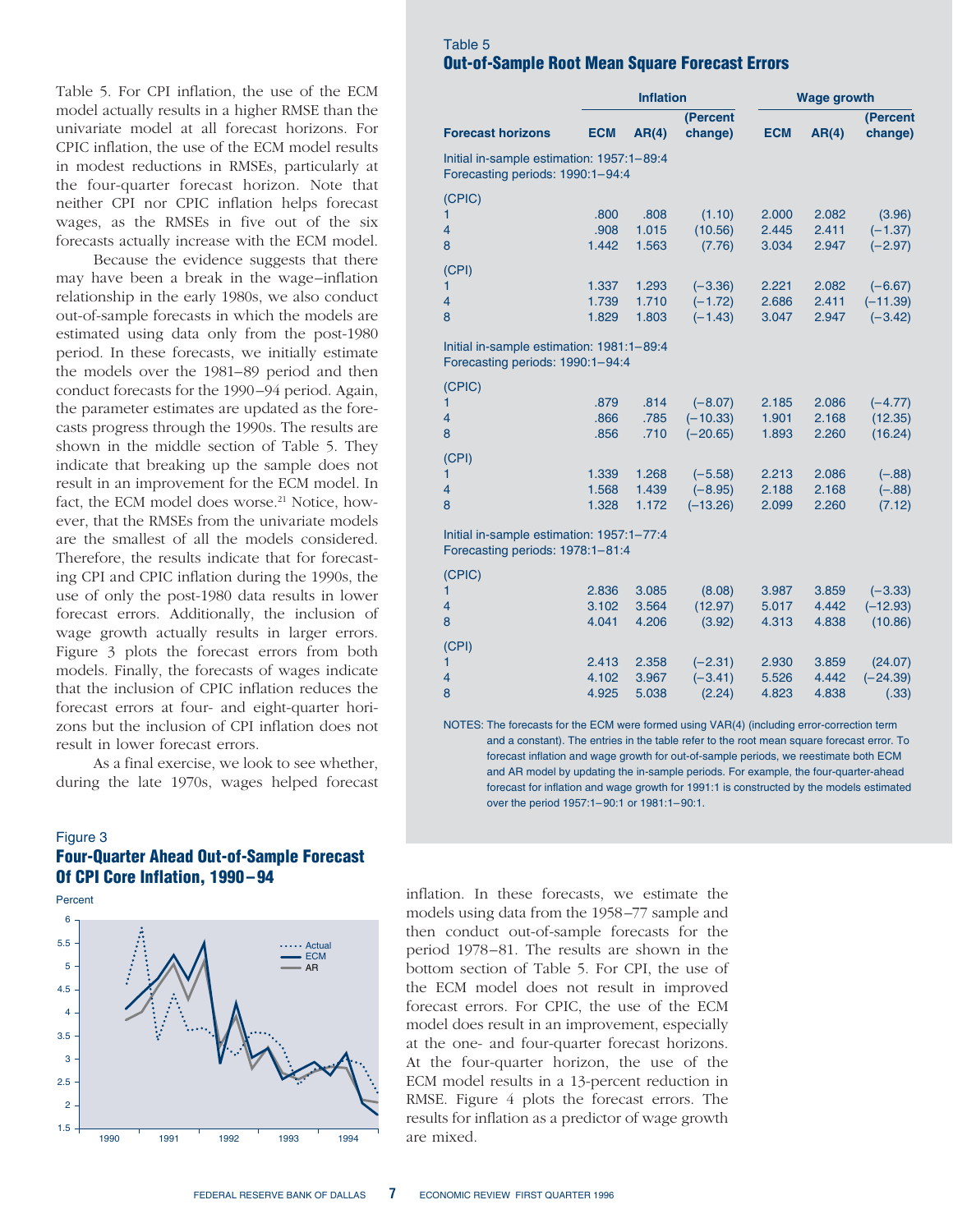## Figure 4 **Four-Quarter Ahead Out-of-Sample Forecast Of CPI Core Inflation, 1978–81**



In summary, out-of-sample forecasts offer little support that the growth of unit labor costs substantially helps forecast inflation, especially in recent years. For forecasting inflation during the 1990s, of the models we consider, a univariate autoregressive model of inflation using only post-1980 data results in the smallest forecast errors. The out-of-sample forecasts for the late 1970s indicate that wage growth did modestly help to forecast CPIC inflation.

#### **Conclusions**

Many analysts have heralded the slow growth of unit labor costs during recent years as a harbinger of continued low inflation. In this article, we investigate the usefulness of labor costs as a predictor of inflation. Earlier studies have focused on in-sample causality tests. Our in-sample causality tests indicate that, during the pre-1980 period, wage growth did have information content for future core inflation (CPIC) but not overall CPI inflation. During the post-1980 period, however, this information content has disappeared. Additionally, we find that the evidence of inflation causing wage growth is quite robust across samples.

In contrast with earlier studies, we also investigate out-of-sample forecasts of inflation using labor costs in an error-correction model. Out-of-sample forecasts offer the ultimate test of whether wages help predict future inflation. For recent years, the out-of-sample forecasting exercises offer no evidence that wage growth contributes to any reduction in forecast errors compared with univariate autoregressive models of inflation. Therefore, when assessing future inflation developments, these results suggest that policymakers and analysts should put little weight on recent wage trends.

#### **Notes**

- We would like to thank Nathan Balke, Joseph Haslag, and Evan Koenig for helpful comments and suggestions. Any remaining errors are our own.
- The Granger causality test is simply a statistical methodology for showing whether a variable contains information about subsequent movements in another variable.
- <sup>2</sup> However, Mehra finds that the presence of this bidirectional causality is sensitive to how inflation is modeled.
- <sup>3</sup> The motivation for Mehra's work is to examine the hypothesis that prices are marked up over productivity-adjusted labor costs, a central proposition of the expectations-augmented Phillips curve model. If that hypothesis is correct, then long-run movements in prices and labor costs must be correlated, and shortrun movements in labor costs should help predict short-run movements in prices. Therefore, Mehra's results are consistent with the markup hypothesis for consumer prices but not for the implicit price deflator.
- <sup>4</sup> Any instability in the wage-price relationship could also be a source of instability in the price markup hypothesis and the Phillips curve (see Mehra 1993).
- <sup>5</sup> Unit labor costs are for the nonfarm business sector. The figure for consumer prices including food and energy is qualitatively similar. The formal analysis in this study is carried out using both measures of consumer prices.
- <sup>6</sup> The 1980:4 breakpoint was chosen arbitrarily on the basis of looking at Figure 1.
- <sup>7</sup> We use consumer prices both because they are perhaps the most closely watched measure of underlying inflation and because of Mehra's finding that labor costs do have information content for future consumer prices.
- <sup>8</sup> A time series is nonstationary if it has a time-varying mean and/or variance. Nonstationarity of a series violates an assumption underlying many statistical inferences and can lead to "spurious regression phenomenon," first described by Granger and Newbold (1974). One commonly used way of removing nonstationarity is to take first differences of the series.
- <sup>9</sup> In other words, second differencing is required for stationarity. Mehra (1991) reports similar results, while Mehra (1993) finds consumer prices to be I(1). Throughout the analysis that follows, we check the sensitivity of our results to the finding that prices are I(2).
- <sup>10</sup> The concept of cointegration, first proposed by Granger and Weiss (1983), is fundamental to the use of the error-correction model. Engel and Granger (1987) show that a model estimated using differenced data will be misspecified if the variables are cointegrated and the cointegrating relationship is ignored. Cointegration of two series means that they are nonstationary and tend to move together such that a linear combination of them is stationary. Cointegration is sometimes interpreted as representing a long-run equilibrium (steady-state) relationship.